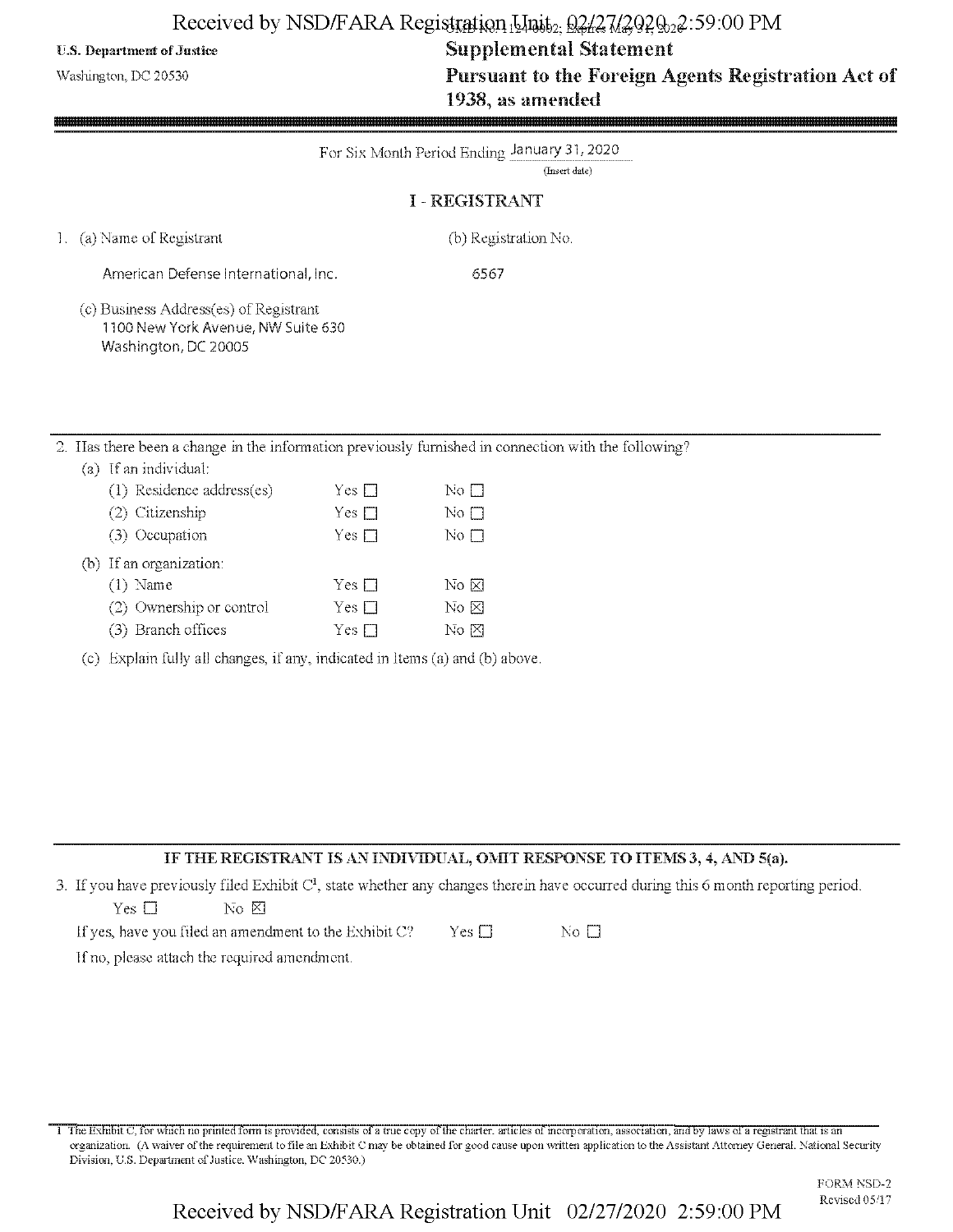|      |                                                   |                                                                      | 4. (a) Have any persons ceased acting as partners, officers, directors or similar officials of the registrant during this 6 month reporting period? |          |                       |
|------|---------------------------------------------------|----------------------------------------------------------------------|-----------------------------------------------------------------------------------------------------------------------------------------------------|----------|-----------------------|
|      | Yes $\square$                                     | $\overline{\text{No }} \boxtimes$                                    |                                                                                                                                                     |          |                       |
|      | If yes, furnish the following information:        |                                                                      |                                                                                                                                                     |          |                       |
| Name |                                                   |                                                                      | Position                                                                                                                                            |          | Date Connection Ended |
|      |                                                   |                                                                      |                                                                                                                                                     |          |                       |
|      |                                                   |                                                                      |                                                                                                                                                     |          |                       |
|      |                                                   |                                                                      |                                                                                                                                                     |          |                       |
|      |                                                   |                                                                      |                                                                                                                                                     |          |                       |
|      |                                                   |                                                                      | (b) Have any persons become partners, officers, directors or similar officials during this 6 month reporting period?                                |          |                       |
|      | Yes $\square$                                     | $\rm{No} \boxtimes$                                                  |                                                                                                                                                     |          |                       |
|      | If yes, furnish the following information:        |                                                                      |                                                                                                                                                     |          |                       |
| Name |                                                   | Residence Address                                                    | Citizenship                                                                                                                                         | Position | Date Assumed          |
|      |                                                   |                                                                      |                                                                                                                                                     |          |                       |
|      |                                                   |                                                                      |                                                                                                                                                     |          |                       |
|      |                                                   |                                                                      |                                                                                                                                                     |          |                       |
|      |                                                   |                                                                      |                                                                                                                                                     |          |                       |
|      |                                                   |                                                                      |                                                                                                                                                     |          |                       |
|      |                                                   |                                                                      | 5. (a) Has any person named in Item 4(b) rendered services directly in furtherance of the interests of any foreign principal?                       |          |                       |
|      | Yes $\Box$                                        | $\overline{N}$ o $\Box$                                              |                                                                                                                                                     |          |                       |
|      |                                                   | If yes, identify each such person and describe the service rendered. |                                                                                                                                                     |          |                       |
|      |                                                   |                                                                      |                                                                                                                                                     |          |                       |
|      |                                                   |                                                                      |                                                                                                                                                     |          |                       |
|      |                                                   |                                                                      |                                                                                                                                                     |          |                       |
|      |                                                   |                                                                      |                                                                                                                                                     |          |                       |
|      |                                                   |                                                                      | (b) During this six month reporting period, has the registrant hired as employees or in any other capacity, any persons who rendered                |          |                       |
|      |                                                   |                                                                      | or will render services to the registrant directly in furtherance of the interests of any foreign principal(s) in other than a clerical or          |          |                       |
|      | secretarial, or in a related or similar capacity? | $Yes \square$                                                        | $\overline{N}$ $\overline{N}$                                                                                                                       |          |                       |
| Name |                                                   | Residence Address                                                    | Citizenship                                                                                                                                         | Position | Date Assumed          |
|      |                                                   |                                                                      |                                                                                                                                                     |          |                       |
|      |                                                   |                                                                      |                                                                                                                                                     |          |                       |
|      |                                                   |                                                                      |                                                                                                                                                     |          |                       |
|      |                                                   |                                                                      |                                                                                                                                                     |          |                       |
|      |                                                   |                                                                      |                                                                                                                                                     |          |                       |
|      |                                                   |                                                                      |                                                                                                                                                     |          |                       |
|      |                                                   |                                                                      | (c) Have any employees or individuals, who have filed a short form registration statement, terminated their employment or                           |          |                       |
|      |                                                   | connection with the registrant during this 6 month reporting period? | Yes $\Box$                                                                                                                                          | No ⊠     |                       |
|      | If yes, furnish the following information:        |                                                                      |                                                                                                                                                     |          |                       |
| Name |                                                   |                                                                      | Position or Connection                                                                                                                              |          | Date Terminated       |
|      |                                                   |                                                                      |                                                                                                                                                     |          |                       |
|      |                                                   |                                                                      |                                                                                                                                                     |          |                       |
|      |                                                   |                                                                      |                                                                                                                                                     |          |                       |
|      |                                                   |                                                                      |                                                                                                                                                     |          |                       |
|      |                                                   |                                                                      |                                                                                                                                                     |          |                       |
|      |                                                   |                                                                      | (d) Have any employees or individuals, who have filed a short form registration statement, terminated their connection with any foreign             |          |                       |
|      |                                                   | $Yes \Box$<br>principal during this 6 month reporting period?        | No $\boxtimes$                                                                                                                                      |          |                       |
|      | If yes, furnish the following information:        |                                                                      |                                                                                                                                                     |          |                       |
| Name |                                                   | Position or Connection                                               | Foreign Principal                                                                                                                                   |          | Date Terminated       |
|      |                                                   |                                                                      |                                                                                                                                                     |          |                       |
|      |                                                   |                                                                      |                                                                                                                                                     |          |                       |
|      |                                                   |                                                                      |                                                                                                                                                     |          |                       |

6. Have short form registration statements been filed by all of the persons named in Herns 5(a) and 5(b) of file supplemental statement?  $Yes \Box$  No  $\Box$ 

If no, list names of persons who have not filed the required statement.

# Received by NSD/FARA Registration Unit 02/27/2020 2:59:00 PM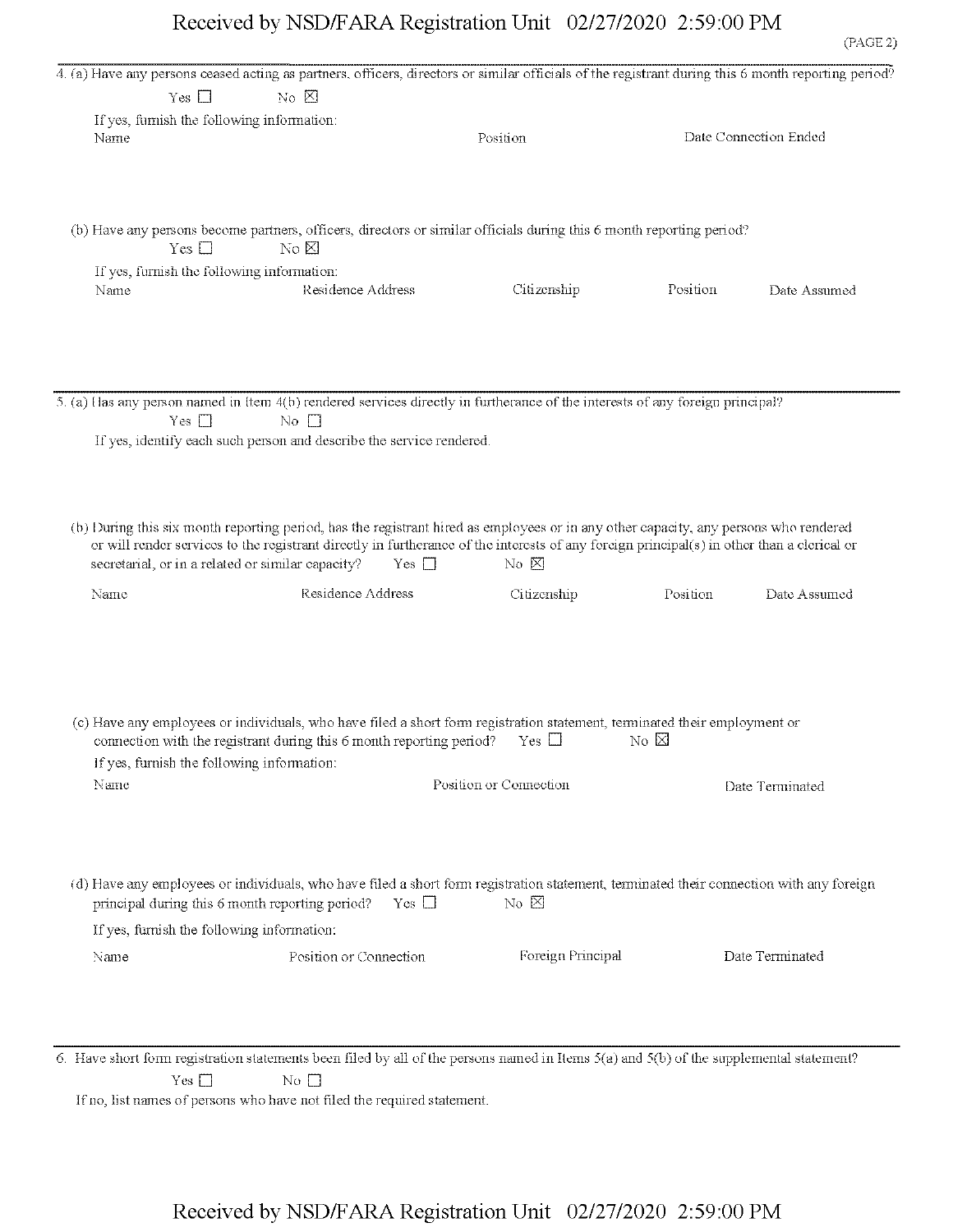## II - FOREIGN PRINCIPAL

|            |                                                                                                                                                                        |                 | 11 - PUKERJN FKINCIFAL  |                             |                                               |                     |              |
|------------|------------------------------------------------------------------------------------------------------------------------------------------------------------------------|-----------------|-------------------------|-----------------------------|-----------------------------------------------|---------------------|--------------|
|            | 7. Has your connection with any foreign principal ended during this 6 month reporting period?<br>If yes, furnish the following information:                            |                 |                         |                             |                                               | Yes $\boxtimes$     | No $\square$ |
|            | Foreign Principal                                                                                                                                                      |                 |                         |                             |                                               | Date of Termination |              |
|            | Embassy of the United Arab Emirates via Hagir Elawad & Associates, LLC<br>(DBA UAE Strategies)                                                                         |                 |                         |                             | January 12, 2020                              |                     |              |
|            |                                                                                                                                                                        |                 |                         |                             |                                               |                     |              |
|            | 8. Have you acquired any new foreign principal(s) <sup>2</sup> during this 6 month reporting period?                                                                   |                 |                         |                             |                                               | Yes $\boxtimes$     | No $\Box$    |
|            | If yes, furnish th following information:                                                                                                                              |                 |                         |                             |                                               |                     |              |
| <b>LLP</b> | Name and Address of Foreign Principal(s)<br>Embassy of the United Arab Emirates via Akin Gump Hauer Strauss & Feld                                                     |                 |                         |                             | January 13, 2020                              | Date Acquired       |              |
|            | 9. In addition to those named in Items 7 and 8, if any, list foreign principal(s) <sup>2</sup> whom you continued to represent during the 6 month<br>reporting period. |                 |                         |                             |                                               |                     |              |
|            |                                                                                                                                                                        |                 |                         |                             |                                               |                     |              |
|            |                                                                                                                                                                        |                 |                         |                             |                                               |                     |              |
|            |                                                                                                                                                                        |                 |                         |                             |                                               |                     |              |
|            | 10. (a) Have you filed exhibits for the newly acquired foreign principal(s), if any, listed in Item 8?<br>Exhibit A <sup>3</sup>                                       | Yes $\boxtimes$ | No $\square$            |                             |                                               |                     |              |
|            | Exhibit B <sup>4</sup>                                                                                                                                                 | Yes $\boxtimes$ | $\overline{N}$ o $\Box$ |                             |                                               |                     |              |
|            | If no, please attach the required exhibit.                                                                                                                             |                 |                         |                             |                                               |                     |              |
|            | (b) Have there been any changes in the Exhibits A and B previously filed for any foreign principal whom you                                                            |                 |                         |                             |                                               |                     |              |
|            | represented during this six month period?<br>If yes, have you filed an amendment to these exhibits?                                                                    |                 |                         | Yes $\Box$<br>Yes $\square$ | $\overline{N}$ $\overline{X}$<br>No $\square$ |                     |              |
|            | If no, please attach the required amendment.                                                                                                                           |                 |                         |                             |                                               |                     |              |
|            |                                                                                                                                                                        |                 |                         |                             |                                               |                     |              |
|            |                                                                                                                                                                        |                 |                         |                             |                                               |                     |              |
|            |                                                                                                                                                                        |                 |                         |                             |                                               |                     |              |

<sup>2</sup> The term "foreign principal" includes, in addition to those defined in Section 1(b) of the Act, an individual organization any of whose activities are directly or indirectly supervised, directed, controlled, financed, or subsidized in whole or in major part by a foreign government, foreign political party, foreign organization or foreign individual. (See Rule 100(3") (9)). A registrant who represents more than one foreign principal is required to list in the statements he files under the Act only those principals for whom he is not entitled to claim exemption under Section 3 of the Act. (See Rule 208.)

<sup>3</sup> The Exhibit A, which is filed on FormNSD-3, sets forth the information required to be disclosed concerning each foreign principal.

<sup>4</sup> The Exhibit B, which is filed on FomiNSD-4, sets forth the information concerning the agreement or understanding between the registrant and the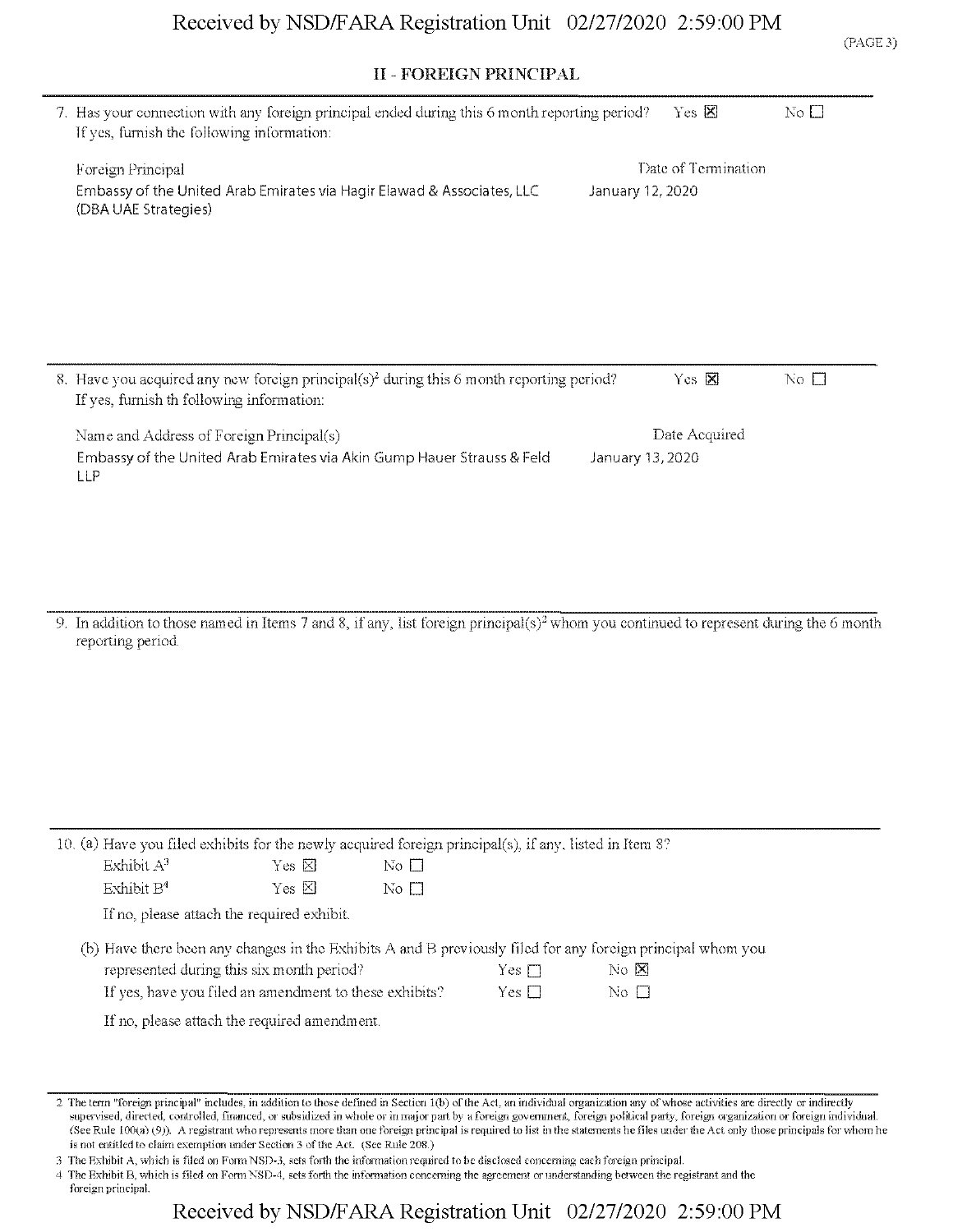#### III - ACTIVITIES

11. During this 6 month reporting period, have you engaged in any activities for or rendered any services to any foreign principal named in Items 7, 8, or 9 of this statement?  $\begin{array}{ccc} \text{Yes} & \boxtimes & \text{No} \square \end{array}$ 

If yes, identify each foreign principal and describe in full detail your activities and services;

For both foreign principals, ADI assists the Embassy of United Arab Emirates (UAE) with US legislative and related policy matters potentially affecting the interests of the UAE including their engagement in Yemen, military sales from the United States and relationship with the United States. ADI also provides strategic consulting services and government relations advice to the client.

12. During this 6 month reporting period, have you on behalf of any foreign principal engaged in political activity<sup>5</sup> as defined below? Yes  $\boxtimes$  No  $\square$ 

If yes, identify each such foreign principal and describe in full detail all such political activity, indicating, among other things, the relations, interests and policies sought to be influenced and the means employed to achieve this purpose. Ifthe registrant arranged, sponsored or delivered speeches, lectures or radio and TV broadcasts, give details as to dates, places of delivery, names of speakers and subject matter.

See attached.

13. In addition to the above described activities, if any, have you engaged in activity on your own behalf which benefits your foreign principal(s)? Yes  $\square$  No  $\boxtimes$ 

If yes, describe fully.

"Political activity," as defined in Section 1(o) of the Act, means any activity that the person engaging in believes will, or that the person intends to, in any way influence any agency or official of the Government of the United States or any section of the public within the United States with reference to formulating, adopting or changing the domestic or foreign policies ofthe United States or with reference to political or public interests, policies, or relations of a government of a foreign country or a foreign political party. Received by NSD/FARA Registration Unit 02/27/2020 2:59:00 PM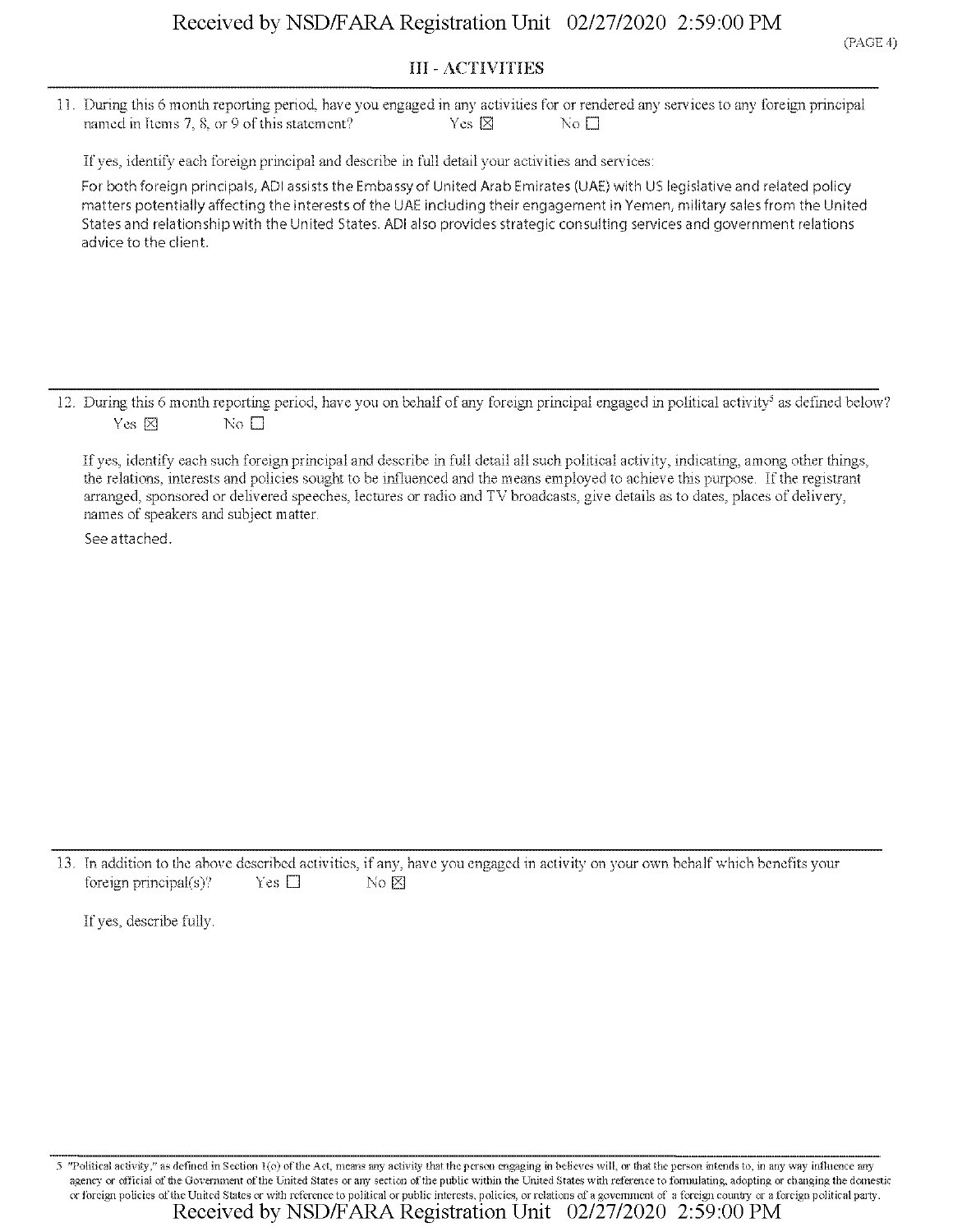### IV - FINANCIAL **INFORMATION**

| 14. $(a)$ | <b>RECEIPTS-MONIES</b><br>During this 6 month reporting period, have you received from any foreign principal named in Items 7, 8, or 9 of this<br>statement, or from any other source, for or in the interests of any such foreign principal, any contributions, income or<br>money either as compensation or otherwise?<br>Yes $\boxtimes$<br>No $\Box$ |                                                                |                                                                                                                                                                                                                               |                                                                                                                                                                                                                                                                      |  |  |  |  |
|-----------|----------------------------------------------------------------------------------------------------------------------------------------------------------------------------------------------------------------------------------------------------------------------------------------------------------------------------------------------------------|----------------------------------------------------------------|-------------------------------------------------------------------------------------------------------------------------------------------------------------------------------------------------------------------------------|----------------------------------------------------------------------------------------------------------------------------------------------------------------------------------------------------------------------------------------------------------------------|--|--|--|--|
|           | If no, explain why.                                                                                                                                                                                                                                                                                                                                      |                                                                |                                                                                                                                                                                                                               |                                                                                                                                                                                                                                                                      |  |  |  |  |
|           | Date                                                                                                                                                                                                                                                                                                                                                     | From Whom                                                      | If yes, set forth below in the required detail and separately for each foreign principal an account of such monies. <sup>6</sup><br>Purpose                                                                                   | Amount                                                                                                                                                                                                                                                               |  |  |  |  |
|           | See Attached.                                                                                                                                                                                                                                                                                                                                            |                                                                |                                                                                                                                                                                                                               |                                                                                                                                                                                                                                                                      |  |  |  |  |
|           |                                                                                                                                                                                                                                                                                                                                                          |                                                                |                                                                                                                                                                                                                               |                                                                                                                                                                                                                                                                      |  |  |  |  |
|           |                                                                                                                                                                                                                                                                                                                                                          |                                                                |                                                                                                                                                                                                                               | Total                                                                                                                                                                                                                                                                |  |  |  |  |
| (b)       | RECEIPTS - FUNDRAISING CAMPAIGN                                                                                                                                                                                                                                                                                                                          | foreign principal named in Items 7, 8, or 9 of this statement? | Yes $\square$                                                                                                                                                                                                                 | During this 6 month reporting period, have you received, as part of a fundraising campaign', any money on behalf of any<br>$N\circ \boxtimes$                                                                                                                        |  |  |  |  |
|           |                                                                                                                                                                                                                                                                                                                                                          | If yes, have you filed an Exhibit $D^8$ to your registration?  | Yes $\square$                                                                                                                                                                                                                 | No $\square$                                                                                                                                                                                                                                                         |  |  |  |  |
|           | If yes, indicate the date the Exhibit D was filed.                                                                                                                                                                                                                                                                                                       |                                                                | Date and the set of the set of the set of the set of the set of the set of the set of the set of the set of the set of the set of the set of the set of the set of the set of the set of the set of the set of the set of the |                                                                                                                                                                                                                                                                      |  |  |  |  |
| (c)       | <b>RECEIPTS-THINGS OF VALUE</b><br>Yes $\square$                                                                                                                                                                                                                                                                                                         | $\overline{\mathrm{No}}$ $\boxtimes$                           |                                                                                                                                                                                                                               | During this 6 month reporting period, have you received any thing of value <sup>9</sup> other than money from any foreign principal<br>named in Items 7, 8, or 9 of this statement, or from any other source, for or in the interests of any such foreign principal? |  |  |  |  |
|           | If yes, furnish the following information:                                                                                                                                                                                                                                                                                                               |                                                                |                                                                                                                                                                                                                               |                                                                                                                                                                                                                                                                      |  |  |  |  |
|           | Foreign Principal                                                                                                                                                                                                                                                                                                                                        | Date Received                                                  | Thing of Value                                                                                                                                                                                                                | Purpose                                                                                                                                                                                                                                                              |  |  |  |  |
|           |                                                                                                                                                                                                                                                                                                                                                          |                                                                |                                                                                                                                                                                                                               |                                                                                                                                                                                                                                                                      |  |  |  |  |
|           |                                                                                                                                                                                                                                                                                                                                                          |                                                                |                                                                                                                                                                                                                               |                                                                                                                                                                                                                                                                      |  |  |  |  |
|           |                                                                                                                                                                                                                                                                                                                                                          |                                                                |                                                                                                                                                                                                                               |                                                                                                                                                                                                                                                                      |  |  |  |  |
|           |                                                                                                                                                                                                                                                                                                                                                          |                                                                |                                                                                                                                                                                                                               |                                                                                                                                                                                                                                                                      |  |  |  |  |
|           |                                                                                                                                                                                                                                                                                                                                                          |                                                                |                                                                                                                                                                                                                               |                                                                                                                                                                                                                                                                      |  |  |  |  |

<sup>6.</sup> 7 A registrant is required to file an Exhibit D ifhe collects or receives contributions, loans, moneys, or other things ofvalue for a foreign principal, as part of a fundraising campaign. (See Rule 201(e)).

<sup>8</sup> An Exhibit D, for which no printed form is provided, sets forth an account of money collected or received as a result of a fundraising campaign and transmitted for a foreign principal.

<sup>9</sup> Things of value include but are not limited to gifts, interest free loans, expense free travel, favored stock purchases, exclusive rights, favored treatment over competitors, "kickbacks," and the like.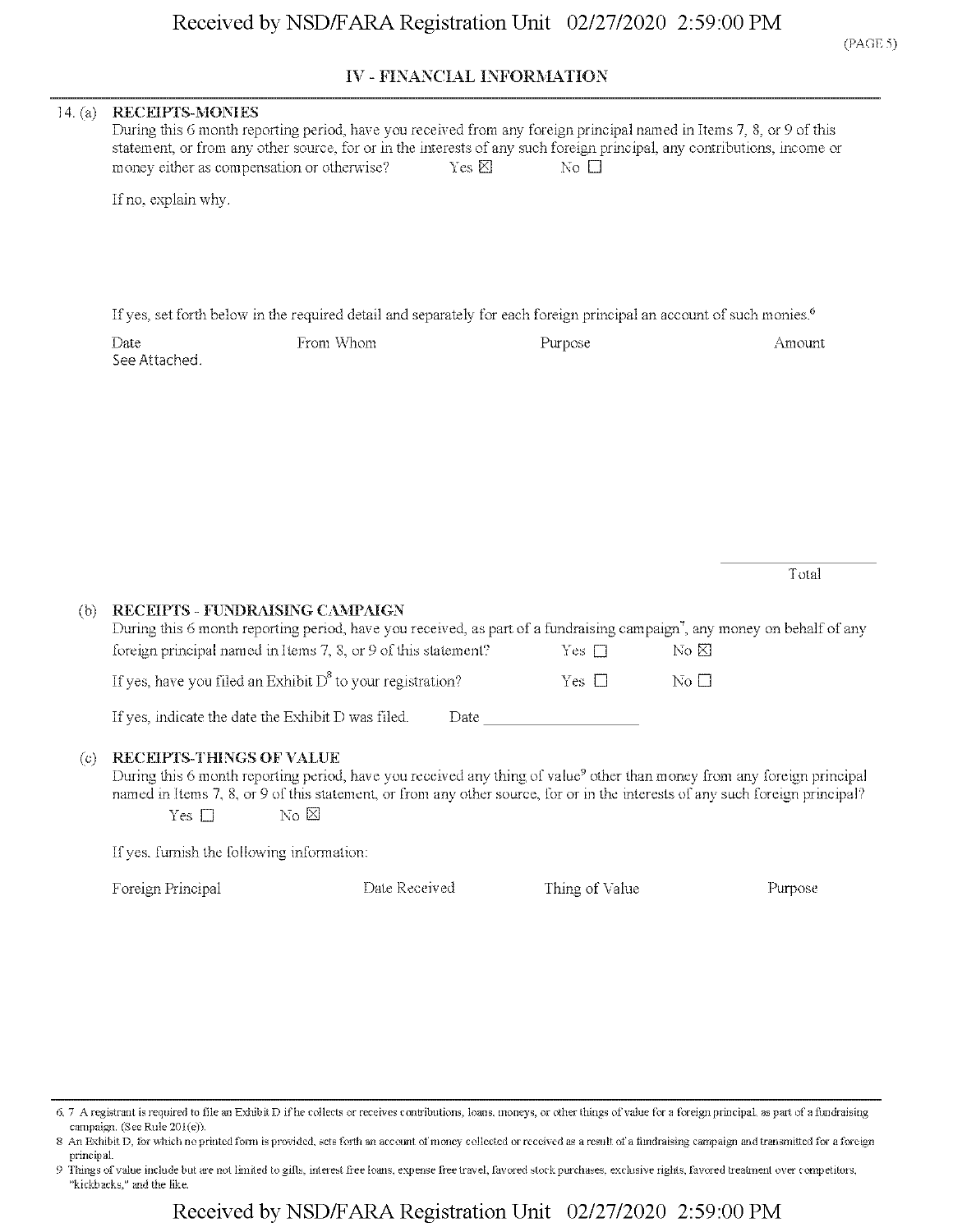| 15. (a) | DISBURSEMENTS-MONIES                                                                                                |  |
|---------|---------------------------------------------------------------------------------------------------------------------|--|
|         | During this 6 month reporting period, have you                                                                      |  |
|         | disbursed or expended monies in connection with activity on behalf of any foreign principal named in Items 7, 8, or |  |
|         | 9 of this statement? Yes $\boxtimes$<br>No H                                                                        |  |
|         | transmitted monies to any such foreign principal?<br>Yes $\Box$<br>No El<br>(2)                                     |  |
|         | If no, explain in full detail why there were no disbursements made on behalf of any foreign principal.              |  |
|         |                                                                                                                     |  |

If yes, set forth below in the required detail and separately for each foreign principal an account of such monies, including monies transmitted, if any, to each foreign principal.

Date To Whom and Purpose Amount Amount Design and Purpose and Amount Amount Purpose and Amount Amount Amount Amount Amount Amount Amount Amount Amount Amount Amount Amount Amount Amount Amount Amount Amount Amount Amount A See attached

Total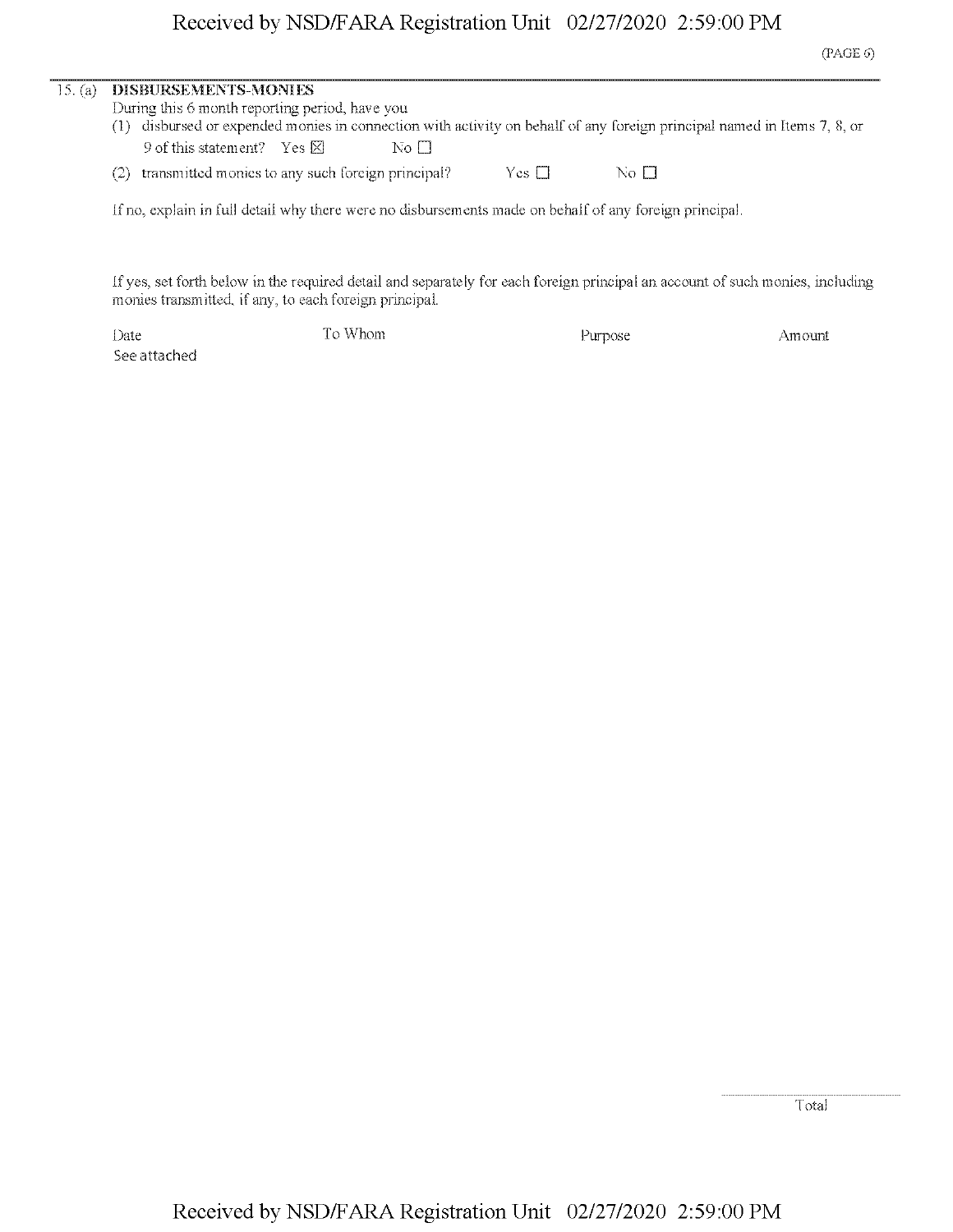#### (b) DISBURSEMENTS-THINGS OF VALUE

During this 6 month reporting period, have you disposed of anything of value<sup>10</sup> other than money in furtherance of or in connection with activities on behalf of any foreign principal named in Items 7, 8, or 9 of this statement?

Yes  $\square$  No  $\square$ 

If yes, furnish the following information:

| Date | Recipient | Foreign Principal | Thing of Value | Purpose |
|------|-----------|-------------------|----------------|---------|
|      |           |                   |                |         |

#### (c) DISBURSEMENTS-POLITICAL CONTRIBUTIONS

During this 6 month reporting period, have you from your own funds and on your own behalf either directly or through any other person, made any contributions of money or other things of value<sup>11</sup> in connection with an election to any political office, or in connection with any primary election, convention, or caucus held to select candidates for political office?

 $Yes \boxtimes$  No  $\square$ 

If yes, furnish the following information:

See attached.

Date Amount or Thing of Value Political Organization or Candidate Location of Event

(PAGE 7)

10,11 Tilings ofvalue include but are not limited to gifts, interest free loans, expense free travel, favored stock purchases, exclusive rights, favored treatment over competitors, "kickbacks," and the like.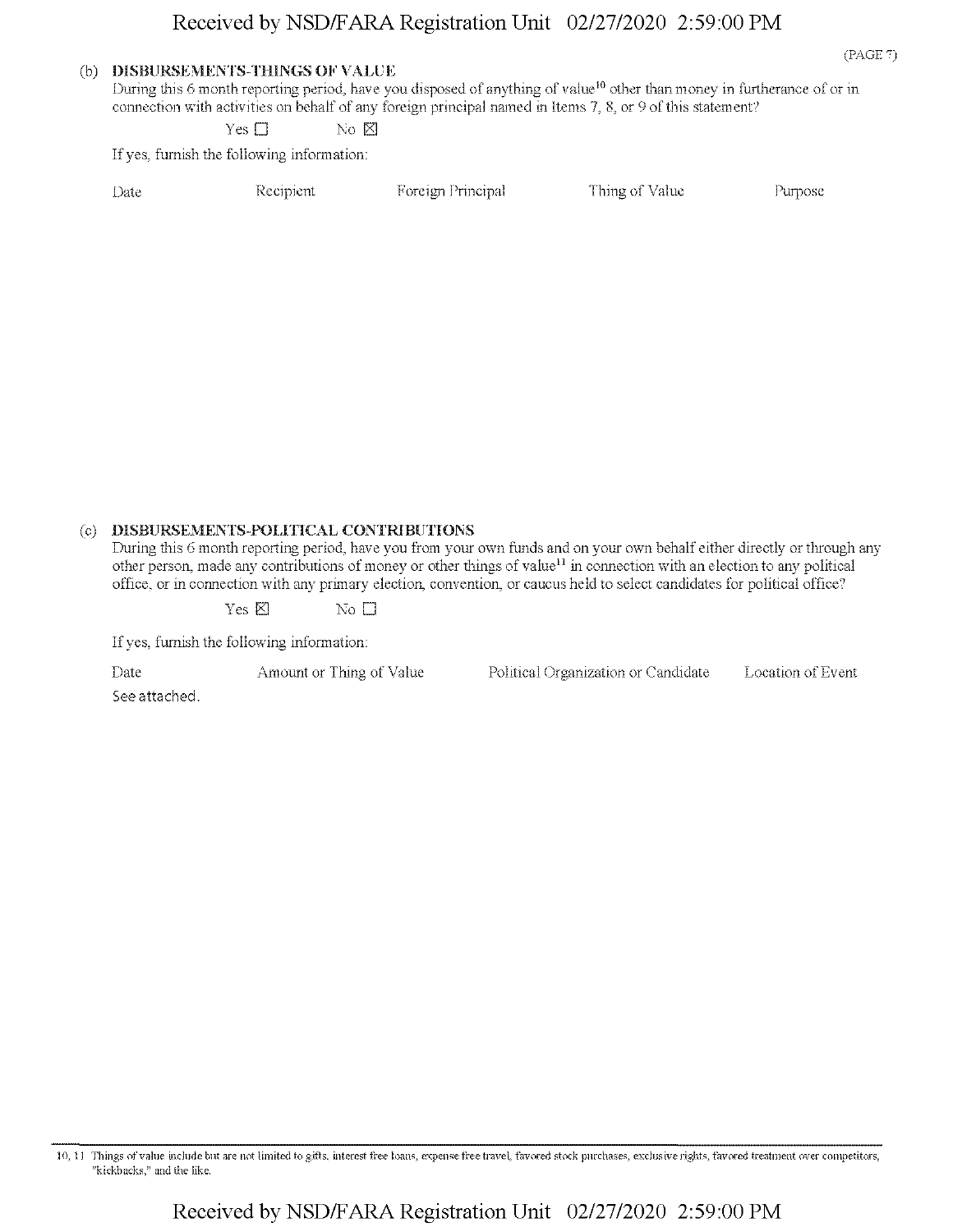## V - INFORMATIONAL MATERIALS

(PAGE S)

| Yes $\square$                                                                                                                                                                                                  | No $\boxtimes$    |                                     | 16. (a) During this 6 month reporting period, did you prepare, disseminate or cause to be disseminated any informational materials? <sup>12</sup>                                                                                                                                                                                                                                                                                                                                                                                                             |
|----------------------------------------------------------------------------------------------------------------------------------------------------------------------------------------------------------------|-------------------|-------------------------------------|---------------------------------------------------------------------------------------------------------------------------------------------------------------------------------------------------------------------------------------------------------------------------------------------------------------------------------------------------------------------------------------------------------------------------------------------------------------------------------------------------------------------------------------------------------------|
| If Yes, go to Item 17.                                                                                                                                                                                         |                   |                                     |                                                                                                                                                                                                                                                                                                                                                                                                                                                                                                                                                               |
| (b) If you answered No to Item 16(a), do you disseminate any material in connection with your registration?                                                                                                    |                   |                                     |                                                                                                                                                                                                                                                                                                                                                                                                                                                                                                                                                               |
| Yes $\square$                                                                                                                                                                                                  | No $\boxtimes$    |                                     |                                                                                                                                                                                                                                                                                                                                                                                                                                                                                                                                                               |
| If Yes, please forward the materials disseminated during the six month period to the Registration Unit for review.                                                                                             |                   |                                     |                                                                                                                                                                                                                                                                                                                                                                                                                                                                                                                                                               |
| 17. Identify each such foreign principal.                                                                                                                                                                      |                   |                                     |                                                                                                                                                                                                                                                                                                                                                                                                                                                                                                                                                               |
|                                                                                                                                                                                                                |                   |                                     |                                                                                                                                                                                                                                                                                                                                                                                                                                                                                                                                                               |
|                                                                                                                                                                                                                |                   |                                     |                                                                                                                                                                                                                                                                                                                                                                                                                                                                                                                                                               |
|                                                                                                                                                                                                                |                   |                                     |                                                                                                                                                                                                                                                                                                                                                                                                                                                                                                                                                               |
|                                                                                                                                                                                                                |                   |                                     |                                                                                                                                                                                                                                                                                                                                                                                                                                                                                                                                                               |
|                                                                                                                                                                                                                |                   |                                     | 18. During this 6 month reporting period, has any foreign principal established a budget or allocated a specified sum of money to                                                                                                                                                                                                                                                                                                                                                                                                                             |
| finance your activities in preparing or disseminating informational materials?                                                                                                                                 |                   |                                     | Yes $\square$<br>$\overline{\text{No }} \boxtimes$                                                                                                                                                                                                                                                                                                                                                                                                                                                                                                            |
| If yes, identify each such foreign principal, specify amount, and indicate for what period of time.                                                                                                            |                   |                                     |                                                                                                                                                                                                                                                                                                                                                                                                                                                                                                                                                               |
|                                                                                                                                                                                                                |                   |                                     |                                                                                                                                                                                                                                                                                                                                                                                                                                                                                                                                                               |
|                                                                                                                                                                                                                |                   |                                     |                                                                                                                                                                                                                                                                                                                                                                                                                                                                                                                                                               |
|                                                                                                                                                                                                                |                   |                                     |                                                                                                                                                                                                                                                                                                                                                                                                                                                                                                                                                               |
|                                                                                                                                                                                                                |                   |                                     |                                                                                                                                                                                                                                                                                                                                                                                                                                                                                                                                                               |
| materials include the use of any of the following:                                                                                                                                                             |                   |                                     | 19. During this 6 month reporting period, did your activities in preparing, disseminating or causing the dissemination of informational                                                                                                                                                                                                                                                                                                                                                                                                                       |
| $\Box$ Radio or TV broadcasts $\Box$ Magazine or newspaper $\Box$ Motion picture films $\Box$ Letters or telegrams                                                                                             |                   |                                     |                                                                                                                                                                                                                                                                                                                                                                                                                                                                                                                                                               |
| $\Box$ Advertising campaigns $\Box$ Press releases                                                                                                                                                             |                   |                                     | $\Box$ Pamphlets or other publications $\Box$ Lectures or speeches                                                                                                                                                                                                                                                                                                                                                                                                                                                                                            |
| $\Box$ Other (specify)                                                                                                                                                                                         |                   |                                     |                                                                                                                                                                                                                                                                                                                                                                                                                                                                                                                                                               |
| <b>Electronic Communications</b>                                                                                                                                                                               |                   |                                     |                                                                                                                                                                                                                                                                                                                                                                                                                                                                                                                                                               |
| $\Box$ Email                                                                                                                                                                                                   |                   |                                     |                                                                                                                                                                                                                                                                                                                                                                                                                                                                                                                                                               |
| $\square \text{ Website URL(s): } \label{eq:2}$                                                                                                                                                                |                   |                                     |                                                                                                                                                                                                                                                                                                                                                                                                                                                                                                                                                               |
|                                                                                                                                                                                                                |                   |                                     |                                                                                                                                                                                                                                                                                                                                                                                                                                                                                                                                                               |
|                                                                                                                                                                                                                |                   |                                     |                                                                                                                                                                                                                                                                                                                                                                                                                                                                                                                                                               |
| the following groups:                                                                                                                                                                                          |                   |                                     | 20. During this 6 month reporting period, did you disseminate or cause to be disseminated informational materials among any of                                                                                                                                                                                                                                                                                                                                                                                                                                |
| Public officials<br>$\mathbf{1}$                                                                                                                                                                               | $\Box$ Newspapers |                                     | $\Box$ Libraries                                                                                                                                                                                                                                                                                                                                                                                                                                                                                                                                              |
| Legislators                                                                                                                                                                                                    | Editors           |                                     | $\Box$ Educational institutions                                                                                                                                                                                                                                                                                                                                                                                                                                                                                                                               |
| Government agencies                                                                                                                                                                                            |                   | $\Box$ Civic groups or associations | $\Box$ Nationality groups                                                                                                                                                                                                                                                                                                                                                                                                                                                                                                                                     |
|                                                                                                                                                                                                                |                   |                                     |                                                                                                                                                                                                                                                                                                                                                                                                                                                                                                                                                               |
| l I                                                                                                                                                                                                            | Other $(specify)$ |                                     |                                                                                                                                                                                                                                                                                                                                                                                                                                                                                                                                                               |
| 21. What language was used in the informational materials:                                                                                                                                                     |                   |                                     |                                                                                                                                                                                                                                                                                                                                                                                                                                                                                                                                                               |
| $\Box$ English                                                                                                                                                                                                 |                   |                                     |                                                                                                                                                                                                                                                                                                                                                                                                                                                                                                                                                               |
|                                                                                                                                                                                                                |                   |                                     |                                                                                                                                                                                                                                                                                                                                                                                                                                                                                                                                                               |
| 22. Did you file with the Registration Unit, U.S. Department of Justice a copy of each item of such informational materials<br>disseminated or caused to be disseminated during this 6 month reporting period? |                   |                                     | $Y_{\text{CS}}$ $\Box$<br>$_{\rm No}$ $\Box$                                                                                                                                                                                                                                                                                                                                                                                                                                                                                                                  |
| 23. Did you label each item of such informational materials with the statement required by Section 4(b) of the Act?<br>Yes $\square$<br>No $\square$                                                           |                   |                                     |                                                                                                                                                                                                                                                                                                                                                                                                                                                                                                                                                               |
| filed pursuant to Section 4(b) of the Act.                                                                                                                                                                     |                   |                                     | 12 The term informational materials includes any oral, visual, graphic, written, or pictorial information or matter of any kind, including that published by means of advertising,<br>books, periodicals, newspapers, lectures, broadcasts, motion pictures, or any means or instrumentality of interstate or foreign commerce or otherwise. Informational materials<br>disseminated by an agent of a foreign principal as part of an activity in itself exempt from registration, or an activity which by itself would not require registration, need not be |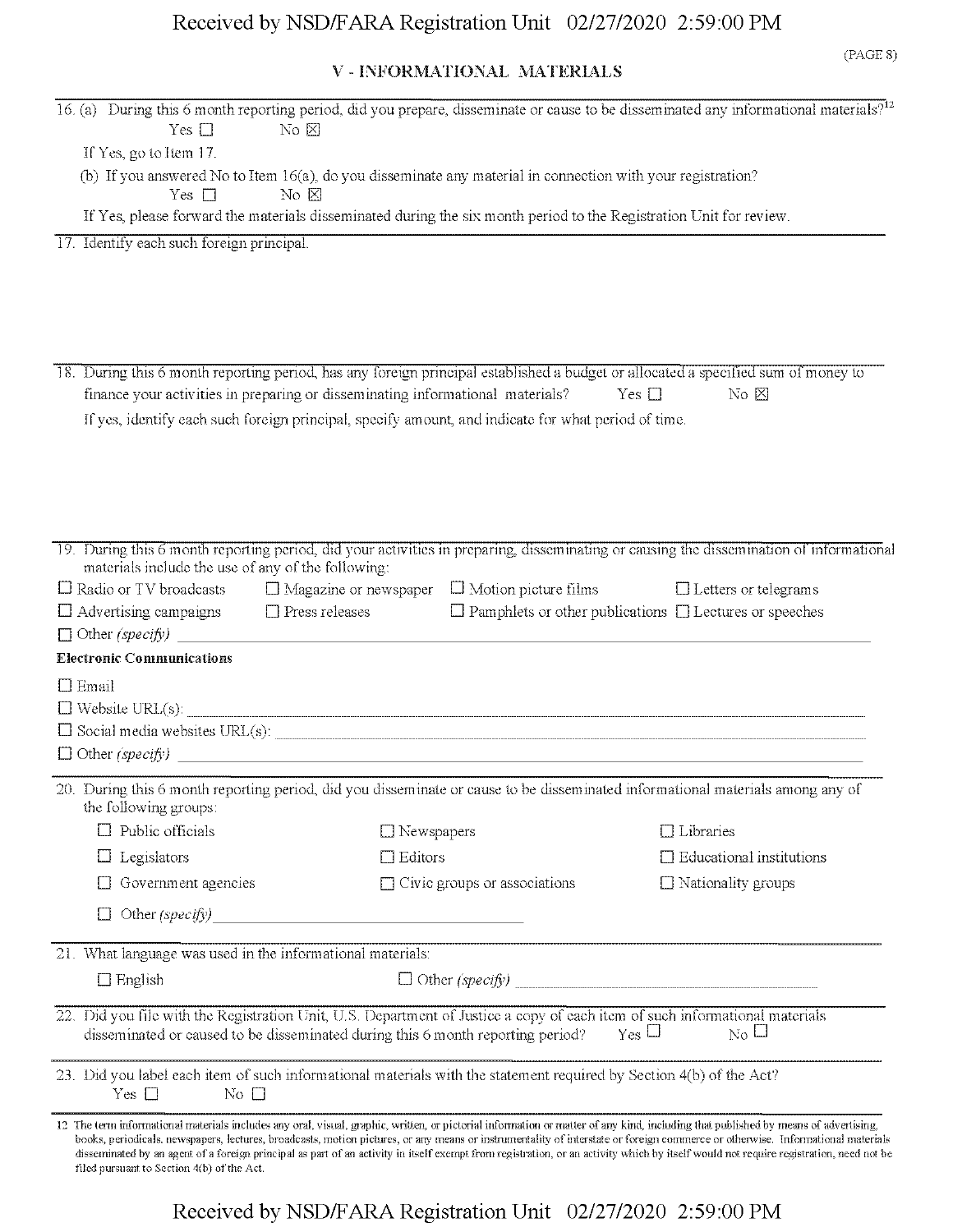### VI - EXECUTION

In accordance with 28 U.S.C. § <sup>1</sup> 746, the undersigned swear(s) or affirm(s) under penally of perjury that he/she has (they have) read the information set forth in this registration statement and the attached exhibits and that he/she is (they are) familiar with the contents thereof and that such contents are in their entirety true and accurate to the best of his/her (their) knowledge and belief, except that the undersigned make(s) no representation as to truth or accuracy of the information contained in the attached Short Form Registration Statement(s), if any. insofar as such information is not within his/her (their) personal knowledge.

(Date of signature) (Print or type name under each signature or provide electronic signature<sup>13</sup>)

February 27,2020 *!s!* Bonnie Shindelman eSigned

13 This statement shall be signed by the individual agent, ifthe registrant is an individual, or by a majority ofthose partners, officers, directors or persons performing similar functions, ifthe registrant is an organization, except that the organization can. by power of attorney, authorize one or more individuals to execute this statement on its behalf.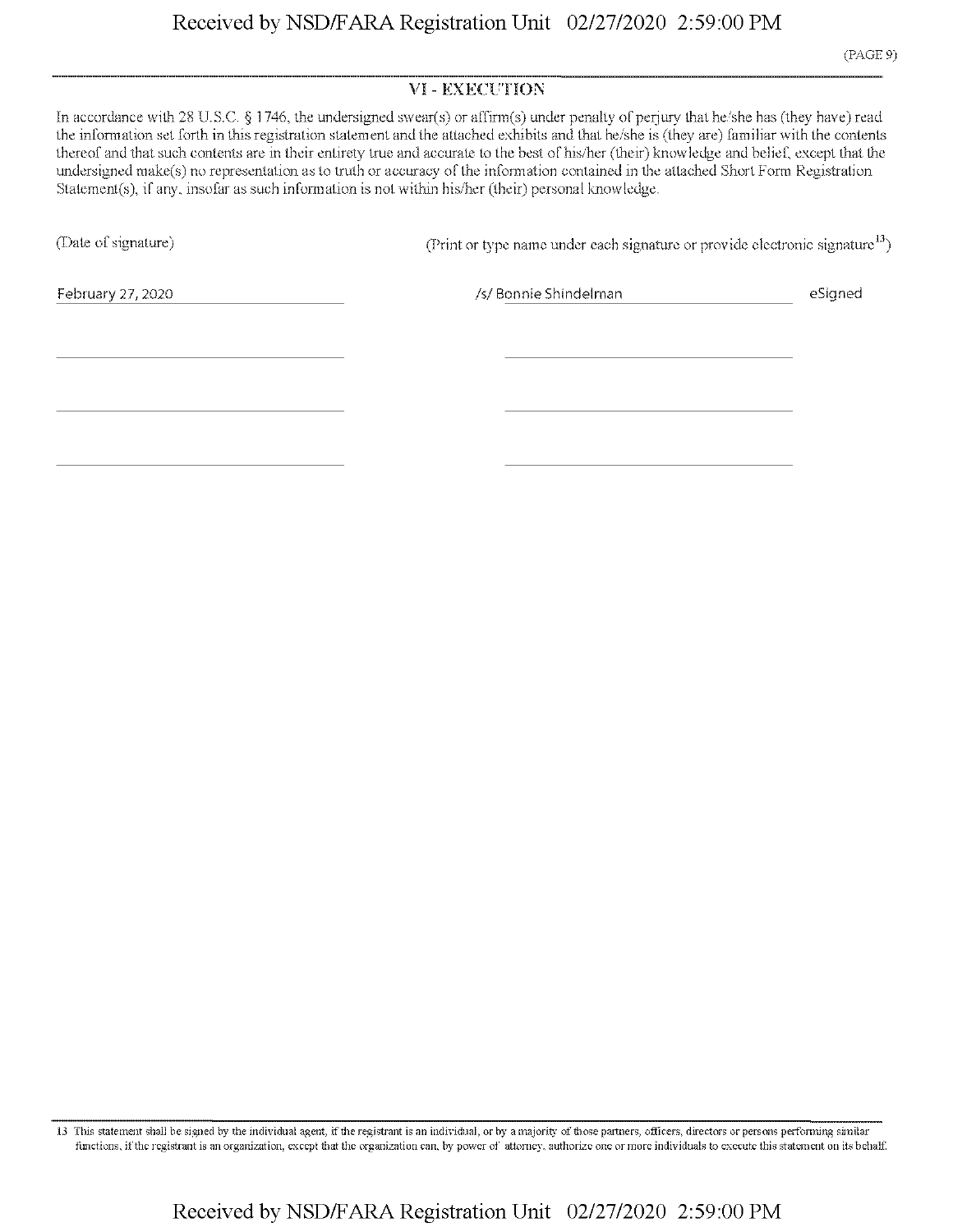#### Attachment

Note: Political activity engaged in and expenditures amde between August 1, 2019 and January 12, 2020 was on behalf of the Embassy of the United Arab Emirates via Hagir Elawad & Associates, LLC (DBA UAE Strategies). Political activity engaged in and expenditures made between January 13, 2020 and January 31, 2020 was on behalf of the Embassy of the United Arab Emirates via Akin Gump Strauss Hauer & Feld LLP.

#### Question 12. Political Activities

• All activity listed below was engaged in by solely Michael Herson.

 $*$  T = Telephone call; E = E-mail; M = Meeting; IP = In person Discussion

| <b>Date</b> | Type of<br>Activity* | <b>Met with</b>                         | <b>Title</b>                                                                        | <b>Employer</b>                                              | <b>Subject Matter</b>                                           |
|-------------|----------------------|-----------------------------------------|-------------------------------------------------------------------------------------|--------------------------------------------------------------|-----------------------------------------------------------------|
| 8/18/2019   |                      | Rep. Adam Smith                         | Congressman                                                                         | U.S. Congress                                                | Potential meeting with Ambassador<br>Otaiba and trip to UAE.    |
| 8/20/2019   | IP                   | Jonthan Raynor                          | Military Legislative<br>Assistant                                                   | Rep. Anthony<br>Brown, U.S.<br>Congress                      | Situation in Persian Gulf region and<br>NDAA amendments.        |
| 8/21/2019   |                      | Salem Mariam                            | Scheduler                                                                           | Rep. Adam Smith                                              | Meeting request for UAE<br>Ambassador and Congressman<br>Smith. |
| 8/22/2019   | M                    | <b>Tom Goffus</b><br><b>Bob Winkler</b> | Deputy Staff Director<br>and Policy Director<br><b>Professional Staff</b><br>Member | Senate Armed<br><b>Services</b><br>Committee, U.S.<br>Senate | FY20 NDAA Conference items.                                     |
| 8/31/2019   |                      | Rep. Adam Smith                         | Congressman                                                                         | U.S. Congress                                                | Potential meeting with UAE<br>Ambassador.                       |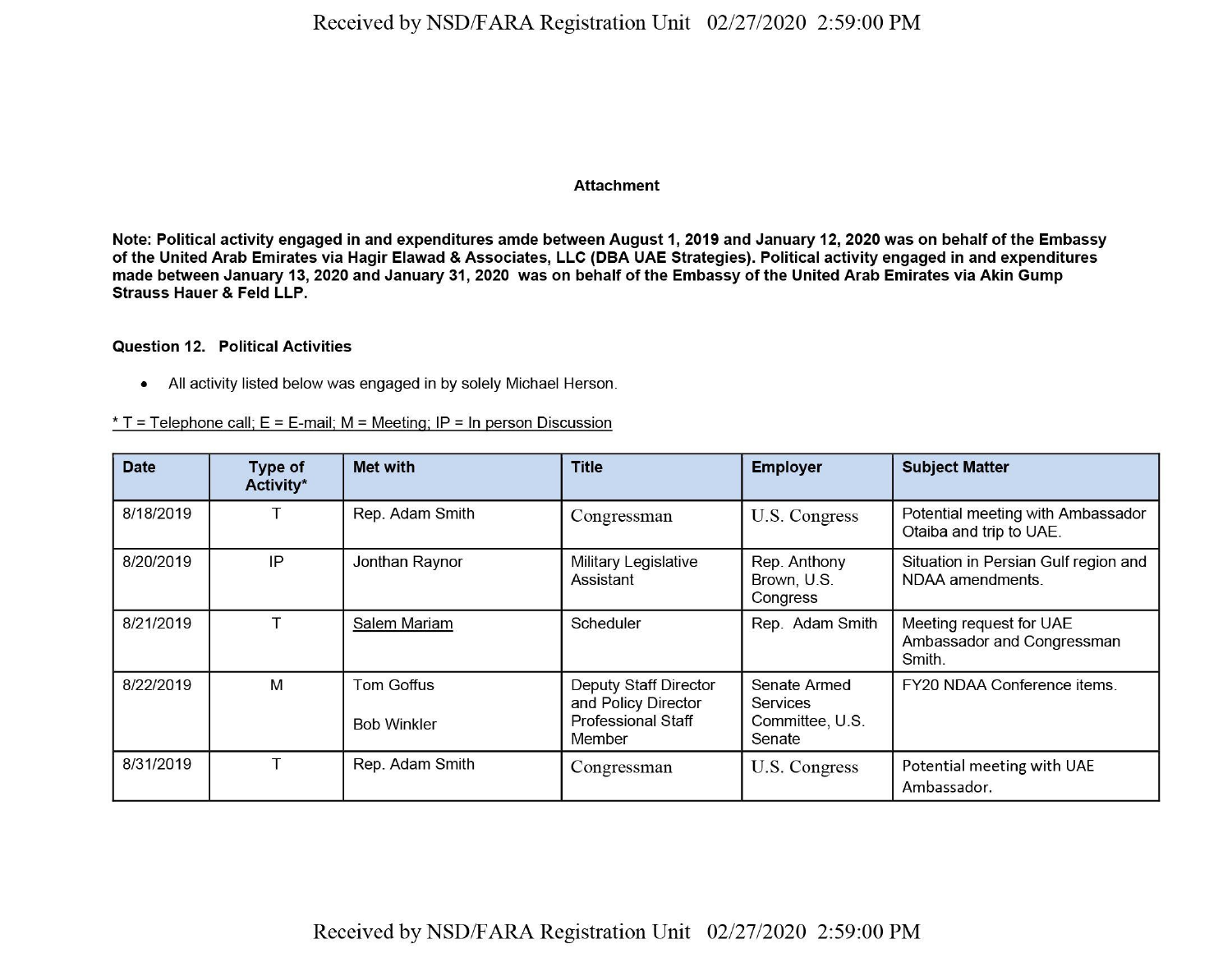| 9/3/2019  | E      | Salem Mariam          | Scheduler                         | Rep. Adam Smith,<br>U.S. Congress                      | Scheduling a meeting with the UAE<br>Ambassador and Congressman<br>Smith. |
|-----------|--------|-----------------------|-----------------------------------|--------------------------------------------------------|---------------------------------------------------------------------------|
| 9/8/2019  | $\top$ | Rep. Adam Smith       | Congressman                       | U.S. Congress                                          | Upcoming meeting with UAE<br>Ambassador and upcoming trip to<br>UAE.      |
| 9/10/2019 | E      | Jeff Lowenstein       | Chief of Staff                    | Rep. Adam Schiff,<br>U.S. Congress                     | Potential trip to UAE.                                                    |
| 9/10/2019 | Ε      | Leigh Maiden          | Military Legislative<br>Assistant | Rep. Jim<br>Langevin, U.S.<br>Congress                 | Potential trip to UAE.                                                    |
| 9/10/2019 | E      | Ned Michalek          | Chief of Staff                    | Rep. Eliot Engel,<br>U.S. Congress                     | Potential trip to UAE.                                                    |
| 9/10/2019 | $\top$ | Adam Howard           | Chief of Staff                    | Rep. Mike Turner,<br>U.S. Congress                     | Potential trip to UAE.                                                    |
| 9/11/2019 | E      | Leigh Maiden          | Military Legislative<br>Assistant | Rep. Jim<br>Langevin, U.S.<br>Congress                 | Potential trip to UAE.                                                    |
| 9/12/2019 | Ε      | Katy Quinn            | Professional Staff<br>Member      | House Armed<br>Services<br>Committee, U.S.<br>Congress | Potential trip to Middle East for<br>Chairman Smith.                      |
| 9/12/2019 | E      | Ned Michalek          | Chief of Staff                    | Rep. Eliot Engel,<br>U.S. Congress                     | Potential trip to UAE.                                                    |
| 9/13/2019 | E      | Leigh Maiden          | Military Legislative<br>Assistant | Rep. Jim<br>Langevin, U.S.<br>Congress                 | Potential trip to UAE.                                                    |
| 9/13/2019 | E      | Jessica Hagens-Jordan | Legislative Assistant             | Rep. Jim Himes,<br>U.S. Congress                       | Potential trip to UAE.                                                    |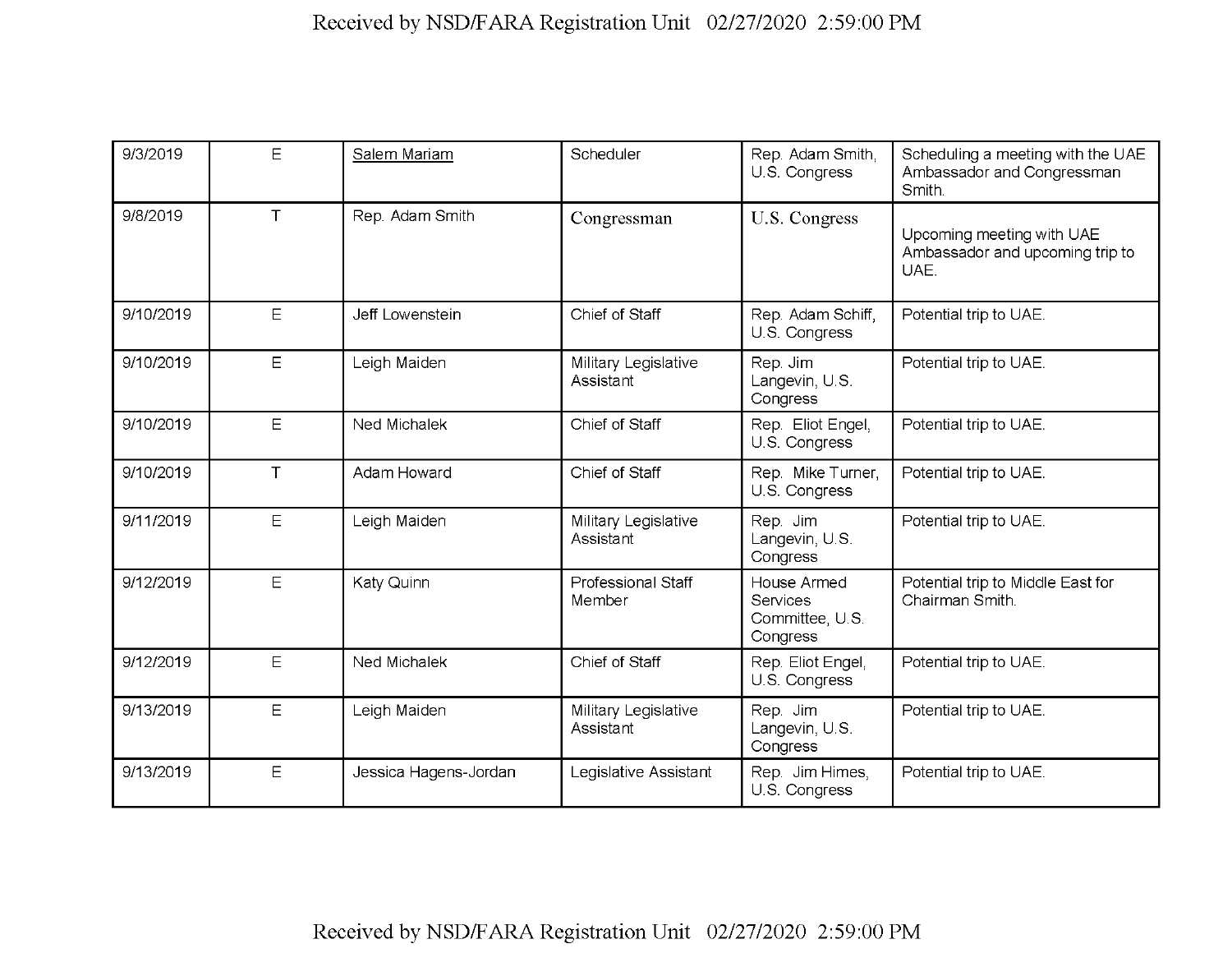| 9/15/2019               | T.                                               | Rep. Adam Smith                        | Congressman                                    | U.S. Congress                                    | Potential meting with UAE<br>Ambassador and potential trip to<br>UAE.                                                                                                |  |
|-------------------------|--------------------------------------------------|----------------------------------------|------------------------------------------------|--------------------------------------------------|----------------------------------------------------------------------------------------------------------------------------------------------------------------------|--|
| 9/17/2019               | E&T                                              | Jonathan Pawlow                        | Legislative Assistant                          | Rep. Adam Smith,<br>U.S. Congress                | Potential meeting between Rep.<br>Smith and UAE Ambassador.                                                                                                          |  |
| 10/5/2019-<br>10/8/2019 | Congressional<br>Staff Delegation<br>trip to UAE | <b>Participants:</b><br>Cesar Gonzalez | Chief of Staff                                 | Rep. Mario Diaz-<br>Balart, U.S.<br>Congress     | Joined the congressional staff<br>delegation visit to UAE for the first<br>few days. Spent time visiting<br>historical sites and attended the<br>following meetings: |  |
|                         |                                                  | Eric Altamura                          | Legislative Aide                               | Senator Chuck<br>Schumer, U.S.<br>Senate         | 10/6/2019: Toured around Al<br>Dhafra Air Base & Cleveland Clinic<br>Abu Dhabi.                                                                                      |  |
|                         |                                                  | Elizabeth Arevalo                      | Legislative Assistant                          | Rep. Ted Lieu.<br>U.S. Congress                  | 10/7/2019: Toured Emirates<br>Nuclear Energy Corporation &<br>Ministry of Foreign Affairs and                                                                        |  |
|                         |                                                  | Clay Huddleston                        | Policy Analyst                                 | Senator Jim Risch,<br>U.S. Senate                | International Development.                                                                                                                                           |  |
|                         |                                                  |                                        | Michelle Jelnicky                              | Deputy Chief of<br>Staff/Legislative<br>Director | Rep. Jack<br>Bergman, U.S.<br>Congress                                                                                                                               |  |
|                         |                                                  | Nancy Juarez                           | Deputy Chief of Staff<br>/Legislative Director | Rep. Salud<br>Carbajal, U.S.<br>COngress         |                                                                                                                                                                      |  |
|                         |                                                  | <b>Edward Linczer</b>                  | Legislative Assistant                          | Senator Tom<br>Cotton, U.S.<br>Senate            |                                                                                                                                                                      |  |
|                         |                                                  | Ray Salazar                            | Deputy Floor Director                          | Rep. Steny Hoyer,<br>U.S. Congress               |                                                                                                                                                                      |  |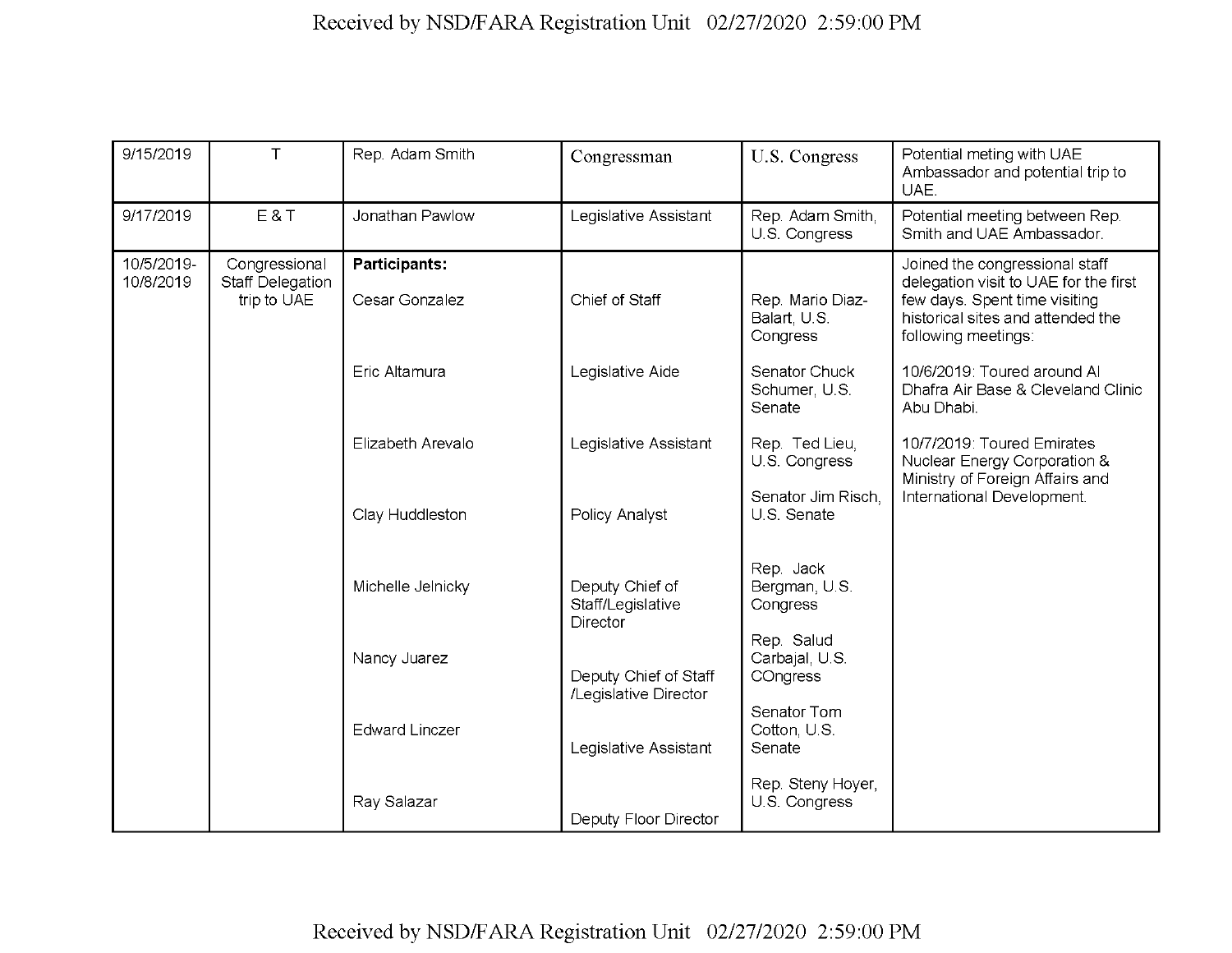|            |             | Rachel Wagley                                  | Legislative Director                                            | Rep. Ann Wagner,<br>U.S. Congress           |                                                                                           |
|------------|-------------|------------------------------------------------|-----------------------------------------------------------------|---------------------------------------------|-------------------------------------------------------------------------------------------|
| 10/20/2019 | $\top$      | Rep. Adam Smith                                | Congressman                                                     | U.S. Congress                               | Upcoming meeting with UAE<br>Ambassador.                                                  |
| 10/30/2019 | $\top$      | Rep. Adam Smith                                | Congressman                                                     | U.S. Congress                               | Upcoming meeting with UAE<br>Ambassador                                                   |
| 10/31/2019 | M           | Matt Lampert<br>Grace Cason<br>Jennifer Ahearn | Military Legislative<br>Assistant<br>Legislative Aide<br>Fellow | Senator Tammy<br>Duckworth, U.S.<br>Senate. | Situation in Persian Gulf region.                                                         |
| 11/9/2019  | $\top$      | Rep. Adam Smith                                | Congressman                                                     | U.S. Congress                               | Potential visit to the Middle East.                                                       |
| 12/1/2019  | E           | <b>Brandt Anderson</b>                         | National Security<br>Advisor                                    | Senator Todd<br>Young, U.S.<br>Senate       | US military vehicles sold to UAE.                                                         |
| 12/4/2019  | $\top$      | Adam Howard                                    | Chief of Staff                                                  | Rep. Mike Turner,<br>U.S. Congress          | Potential trip to UAE.                                                                    |
| 12/4/2019  | $\mathsf E$ | <b>Brandt Anderson</b>                         | National Security<br>Advisor                                    | Senator Todd<br>Young, U.S.<br>Senate       | US government investigation into<br>use of US military hardware in<br>Yemen.              |
| 1/4/2020   | M           | Fred Turner                                    | Chief of Staff                                                  | Senator<br>Menendez, U.S.<br>Senate         | Situation in the Persian Gulf region<br>and potential meetings with UAE<br>officials.     |
| 1/8/2020   | M           | Dara Cohen                                     | Chief of Staff                                                  | Senator Jacklyn<br>Rosen, U.S.<br>Senate    | Situation in the Persian Gulf region<br>and potential meeting with the UAE<br>Ambassador. |
| 1/8/2020   | M           | Mark Libell<br>Crissy Jackson                  | Legislative Director<br>Counsel                                 | Senator Doug<br>Jones, U.S.<br>Senate       | Situation in the Persian Gulf region<br>and potential meeting with the UAE<br>Ambassador. |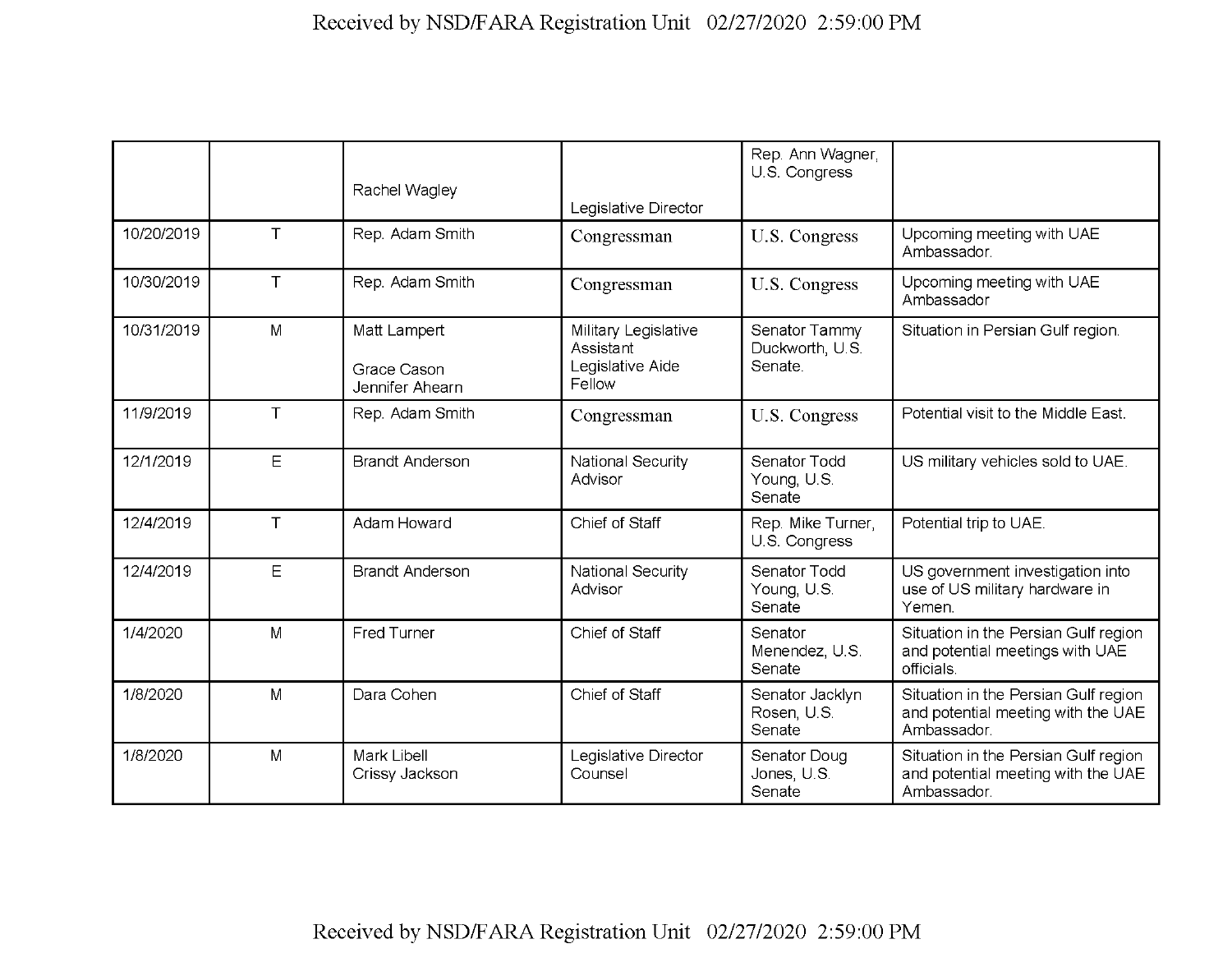| 1/14/2020              | M              | Rey Benitez                     | Chief of Staff                                            | Senator Catherine<br>Cortez Masto, U.S.<br>Senate | Situation in the Persian Gulf region<br>and potential meeting with the UAE<br>Ambassador. |
|------------------------|----------------|---------------------------------|-----------------------------------------------------------|---------------------------------------------------|-------------------------------------------------------------------------------------------|
| 1/14/2020              | M              | Terra Sabag                     | Chief of Staff                                            | Rep. Rick Larsen,<br>U.S. Congress                | Situation in the Persian Gulf region<br>and potential meeting with the UAE<br>Ambassador. |
| 1/14/2020              | <b>T&amp;E</b> | Adam Howard                     | Chief of Staff                                            | Rep. Mike Turner,<br>U.S. Congress                | Potential staff delegation trip to<br>UAE.                                                |
| 1/15/2020              | Ε              | Adam Howard                     | Chief of Staff                                            | Rep. Mike Turner,<br>U.S. Congress                | Potential staff delegation trip to<br>UAE.                                                |
| 1/15/2020              | M              | Virgilio Barrera<br>Sean Duggan | Legislative Director<br>Military Legislative<br>Assistant | Senator Martin<br>Heinrich, U.S.<br>Senate        | Situation in the Persian Gulf region<br>and potential meetings with the<br>UAE Ambassador |
| 1/22/2020              |                | Adam Howard                     | Chief of Staff                                            | Rep. Mike Turner,<br>U.S. Congress                | Potential staff delegation trip to<br>UAE.                                                |
| 1/24/2020              | M              | Megan Zavertnik                 | Senior Policy Advisor                                     | Senator David<br>Perdue, U.S.<br>Senate           | Meeting request for the UAE<br>Ambassador with the Senator.                               |
| 1/29/2019<br>$- - - -$ | M              | Rep. Adam Smith                 | Congressman                                               | U.S. Congress                                     | Situation in the Persian Gulf.                                                            |

#### **Item 14(a)**

| Date       | From Whom             | <b>Purpose</b>                                | Amount      |
|------------|-----------------------|-----------------------------------------------|-------------|
| 8/1/2019   | <b>UAE Strategies</b> | Government relations and strategic consulting | \$45,000.00 |
| 9/5/2019   | <b>UAE Strategies</b> | Government relations and strategic consulting | \$45,000.00 |
| 10/10/2019 | <b>UAE Strategies</b> | Government relations and strategic consulting | \$45,000.00 |
| 11/13/2019 | <b>UAE Strategies</b> | Government relations and strategic consulting | \$45,000.00 |
| 12/27/2019 | <b>UAE Strategies</b> | Government relations and strategic consulting | \$45,000.00 |
| 12/27/2019 | <b>UAE Strategies</b> | Government relations and strategic consulting | \$45,000.00 |
|            |                       |                                               |             |
|            |                       |                                               |             |
|            |                       | <b>TOTAL:</b>                                 | \$270,000   |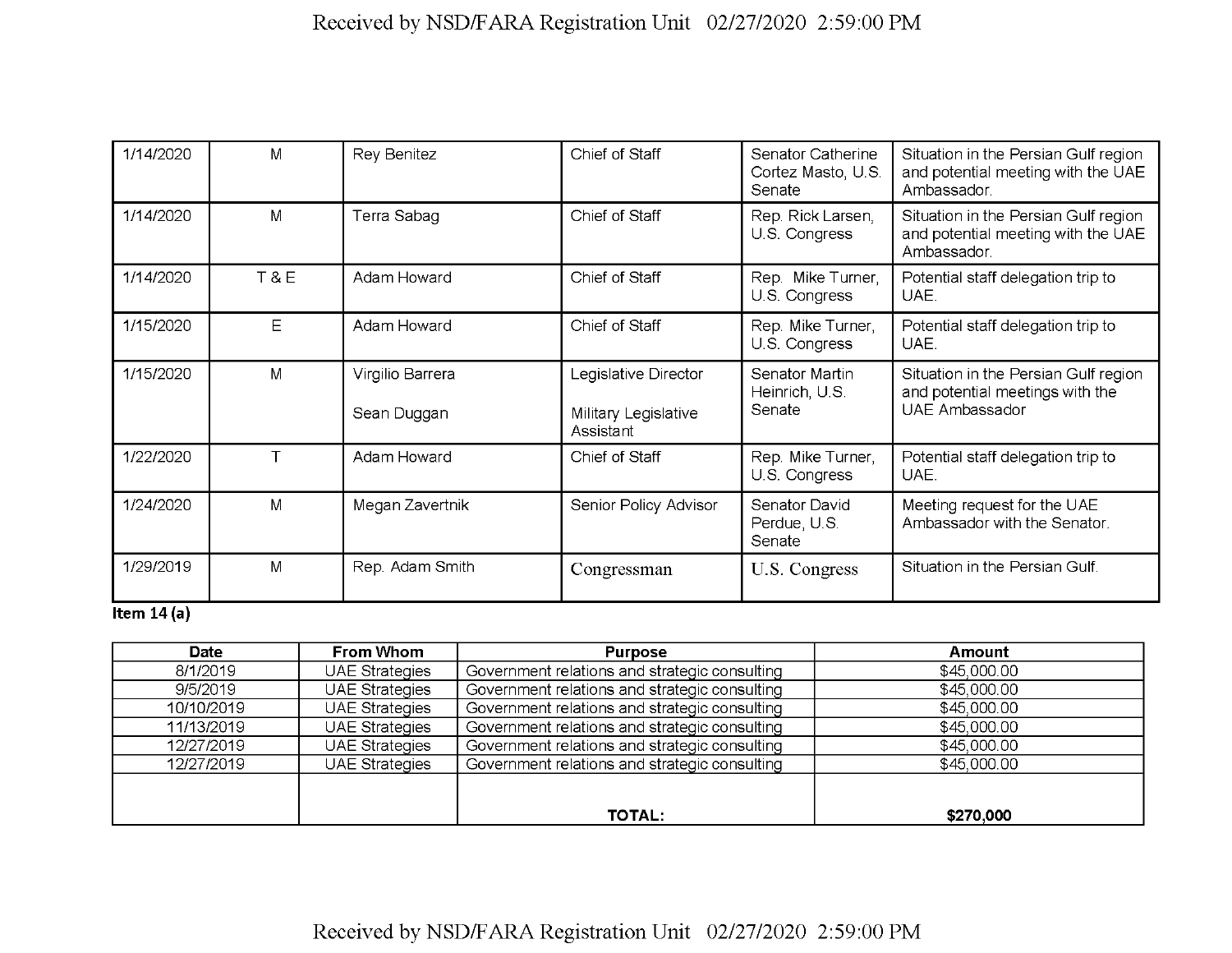## **Item 15 (a)**

| Date       | To Whom           | <b>Purpose</b>                                  | Amount      |
|------------|-------------------|-------------------------------------------------|-------------|
| 8/29/2019  | <b>FARA Unit</b>  | <b>Filing Fee</b>                               | \$305       |
| Various    | Uber, Taxi        | Local transportation to and from meetings (taxi | \$132.05    |
|            |                   | and Uber service)                               |             |
| 10/29/2019 | Ambassador Yousef | Gift (2 bottles of wine)                        | <b>S130</b> |
|            | Al Otaiba         |                                                 |             |

## **Item 15 (c)**

| <b>Date</b> | <b>Amount</b> | Payee                        | Honoree              |
|-------------|---------------|------------------------------|----------------------|
| 11/26/2019  | \$250.00      | Filemon Vela for Congress    | Filemon Vela         |
| 11/26/2019  | \$1,000.00    | <b>Team Rick Scott</b>       | <b>Rick Scott</b>    |
| 11/26/2019  | \$500.00      | <b>Pascrell for Congress</b> | <b>Bill Pascrell</b> |
| 11/26/2019  | \$500.00      | Friends of Rosa DeLauro      | Rosa DeLauro         |
| 11/26/2019  | \$250.00      | John Moolenaar for Congress  | John Moolenaar       |
| 12/11/2019  | \$1,000.00    | <b>Collins for Senator</b>   | <b>Susan Collins</b> |
| 12/11/2019  | \$500.00      | <b>Schiff for Congress</b>   | Adam Schiff          |